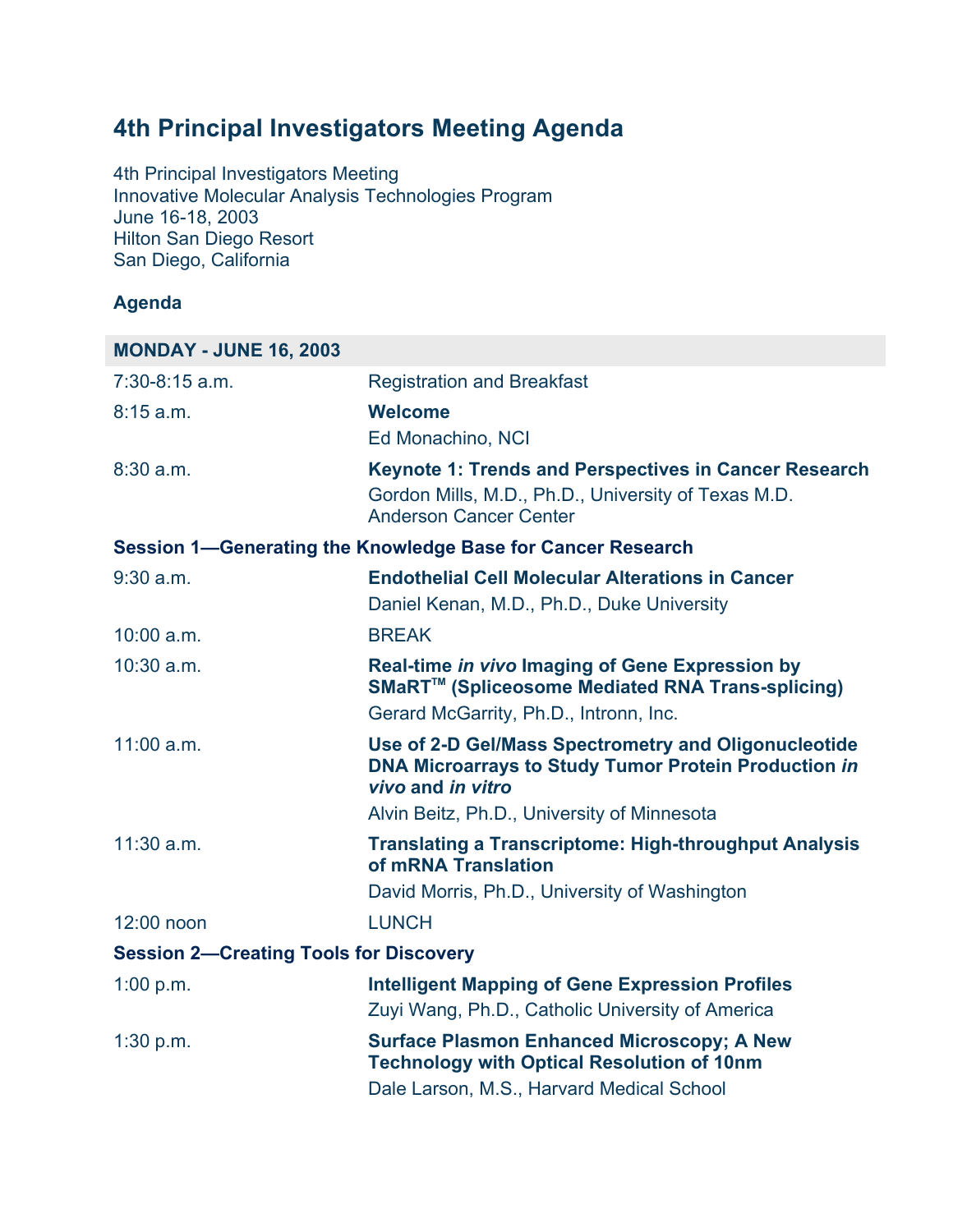| 2:00 p.m.                                            | SH2 profiling: classifying tumor cells on the basis of<br>global tyrosine phosphorylation state                                               |
|------------------------------------------------------|-----------------------------------------------------------------------------------------------------------------------------------------------|
|                                                      | Bruce Mayer, Ph.D., University of Connecticut                                                                                                 |
| 2:30 p.m.                                            | <b>Nucleic Acid-Based Biosensors as Tools for Cancer</b><br><b>Research and Drug Discovery</b><br>Martin Stanton, Ph.D., Archemix Corporation |
| 3:00 p.m.                                            | <b>BREAK</b>                                                                                                                                  |
| <b>NCI Funding Opportunities for IMAT Technology</b> |                                                                                                                                               |
| 3:30 p.m.                                            | <b>DCB</b> (basic research tools, mouse models, etc.) Dan<br>Gallahan, Ph.D.                                                                  |
| 3:50 p.m.                                            | <b>DCP</b> (prevention, early detection, EDRN) Sudhir Srivastava,<br>Ph.D., M.P.H.                                                            |
| 4:10 p.m.                                            | <b>DTP</b> (drug discovery/development) Ron Dubois, Ph.D.                                                                                     |
| 4:30 p.m.                                            | <b>CDP</b> (diagnosis, prognosis) Tracy Lugo, Ph.D.                                                                                           |
| 5:00-5:30 p.m.                                       | <b>Review and Transition Process</b><br>Dan Gallahan, Ph.D.                                                                                   |
| 5:00-9:00 p.m.                                       | Poster Session and Interface with NCI programs                                                                                                |
| <b>TUESDAY - JUNE 17, 2003</b>                       |                                                                                                                                               |
| $7:00-8:00$ a.m.                                     | Registration<br><b>Breakfast</b>                                                                                                              |
| <b>Session 1: IP Tech Transfer</b>                   |                                                                                                                                               |
| 8:00 a.m.                                            | <b>University Technology Transfer; Perspectives, Policies</b><br>and Practical Advice                                                         |
|                                                      | Irene Abrams, M.A., Massachusetts Institute of Technology                                                                                     |
| 8:45 a.m.                                            | <b>Commercialization: Entrepreneurs in the New Landscape</b><br>of Biotech Investment                                                         |
|                                                      | Allen Baker, C.Phil., Dawnbreaker                                                                                                             |

|              | <b>Session 2: Moving Technology in a Clinical Direction</b>                               |
|--------------|-------------------------------------------------------------------------------------------|
| $9:30$ a.m.  | The Long and Winding Road: From Research<br><b>Diagnostics to Clinical Implementation</b> |
|              | Steve Piccoli, Ph.D., Fujirebio Diagnostics, Inc.                                         |
| $10:15$ a.m. | <i>in vitro Diagnostics-Overview</i>                                                      |
|              | Maria Chan, Ph.D., CDRH, FDA                                                              |
| $11:00$ a.m. | Panel Discussion: Speakers from Session 1 and 2                                           |
| $12:00$ noon | LUNCH                                                                                     |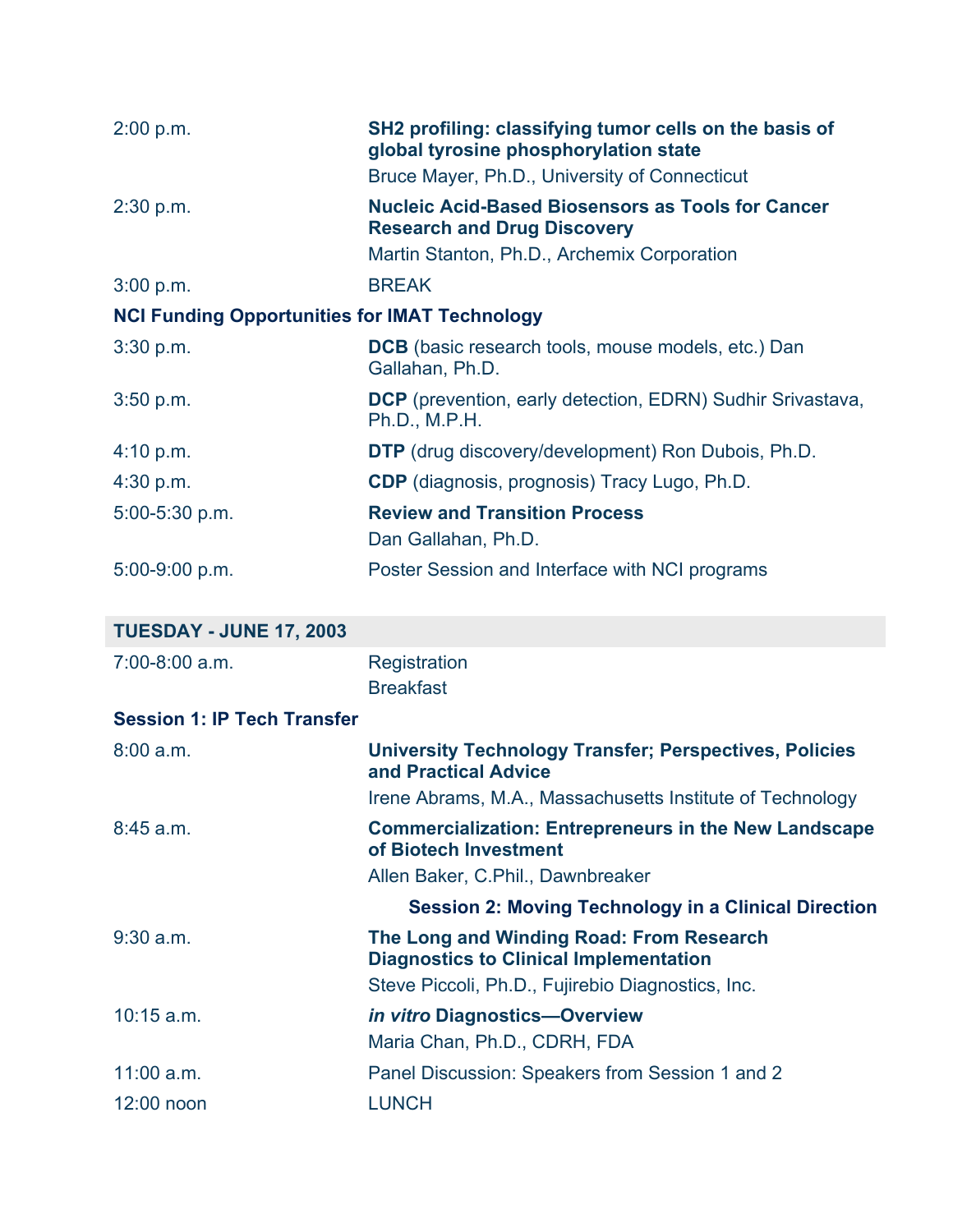| 1:00 p.m.      | <b>Keynote 2: How to Move Tech Forward</b><br>Dr Steve Lee, Ph.D., Ohio State University                                                                           |
|----------------|--------------------------------------------------------------------------------------------------------------------------------------------------------------------|
|                | <b>Session 3: Moving New Tools into the Lab &amp; Clinic</b>                                                                                                       |
| $1:30$ p.m.    | <b>Functional Proteomics to Identify Proteins in Cancer Cell</b><br><b>Invasion</b>                                                                                |
|                | Dan Jay, Ph.D., Tufts University                                                                                                                                   |
| 2:00 p.m.      | <b>Epigenomic Changes During Leukemia Cell</b><br>Differentiation: Analysis of Histone Acetylation and<br><b>Cytosine Methylation Using CpG Island Microarrays</b> |
|                | Bernard Futscher, Ph.D., Univeristy of Arizona                                                                                                                     |
| 2:30 p.m.      | <b>Rapid Molecular Detection of PML/RAR Using</b><br><b>Electrochemical Sensorarray</b><br>Vincent Gau, Ph.D., Genefluidics, Inc.                                  |
| 3:00 p.m.      | <b>Vertical Coverage Arrays in Analyzing Transcription</b><br>John Welsh, Ph.D., Sidney Kimmel Cancer Center                                                       |
| 3:30 p.m.      | <b>BREAK</b>                                                                                                                                                       |
| 4:00 p.m.      | <b>Update on the SBIR program</b><br>Jennifer Couch, Ph.D.and Anne Heath                                                                                           |
| 5:00-9:00 p.m. | <b>Poster Session</b>                                                                                                                                              |

| <b>WEDNESDAY - JUNE 18, 2003</b>          |                                                                                                                                                     |  |
|-------------------------------------------|-----------------------------------------------------------------------------------------------------------------------------------------------------|--|
| $7:30-8:30$ a.m.                          | <b>Breakfast</b>                                                                                                                                    |  |
| $8:30$ a.m.                               | <b>Keynote 3: Genomic Analyses of Clinical Breast Cancer</b><br>Suzanne Fugua, Ph.D., Baylor College of Medicine                                    |  |
| <b>Session 4 - Exploring Human Cancer</b> |                                                                                                                                                     |  |
| $9:30$ a.m.                               | <b>Methylated CpG Island Amplification for Methylation</b><br><b>Profiling of Cancer</b>                                                            |  |
|                                           | Jean-Pierre Issa, M.D., University of Texas at M.D. Anderson<br><b>Cancer Center</b>                                                                |  |
| $10:00$ a.m.                              | <b>Vascular Proteomics: Mapping Targets on Endothelia</b><br>and Caveolae in vivo for Organ- and Tumor-Directed<br><b>Delivery and Transcytosis</b> |  |
|                                           | Jan Schnitzer, M.D., Sidney Kimmel Cancer Center                                                                                                    |  |
| $10:30$ a.m.                              | <b>BREAK</b>                                                                                                                                        |  |
| $11:00$ a.m.                              | Assessment of Plasma DNA levels, Allelic Imbalance and<br><b>CA-125 as Diagnostic Tests for Cancer</b>                                              |  |